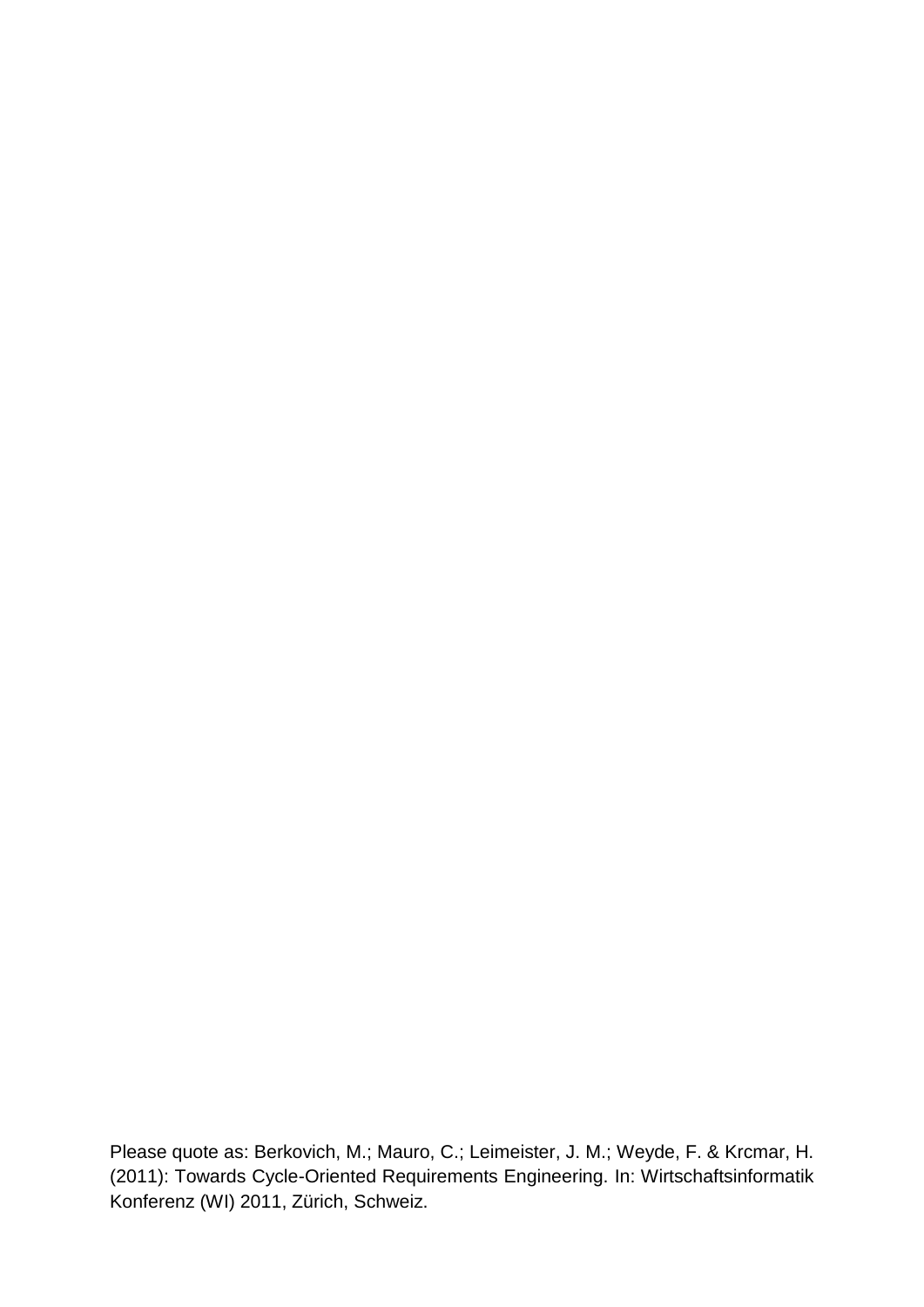# **Association for Information Systems [AIS Electronic Library \(AISeL\)](http://aisel.aisnet.org)**

[Wirtschaftinformatik Proceedings 2011](http://aisel.aisnet.org/wi2011) [Wirtschaftinformatik](http://aisel.aisnet.org/wi)

1-1-2011

# Towards Cycle-Oriented Requirements Engineering

Marina Berkovich *Technische Universität München*, berkovic@in.tum.de

Christian Mauro *Technische Universitat Munchen*, mauro@in.tum.de

Jan Marco Leimeister *Universitat Kassel*, leimeister@uni-kassel.de

Felix Weyde *Technische Universitat Munchen*, felix.weyde@in.tum.de

Helmut Krcmar *Technical Universität Munchen*, krcmar@in.tum.de

#### Recommended Citation

Berkovich, Marina; Mauro, Christian; Leimeister, Jan Marco; Weyde, Felix; and Krcmar, Helmut, "Towards Cycle-Oriented Requirements Engineering" (2011). *Wirtschaftinformatik Proceedings 2011.* Paper 19. http://aisel.aisnet.org/wi2011/19

This material is brought to you by the Wirtschaftinformatik at AIS Electronic Library (AISeL). It has been accepted for inclusion in Wirtschaftinformatik Proceedings 2011 by an authorized administrator of AIS Electronic Library (AISeL). For more information, please contact [elibrary@aisnet.org.](mailto:elibrary@aisnet.org>)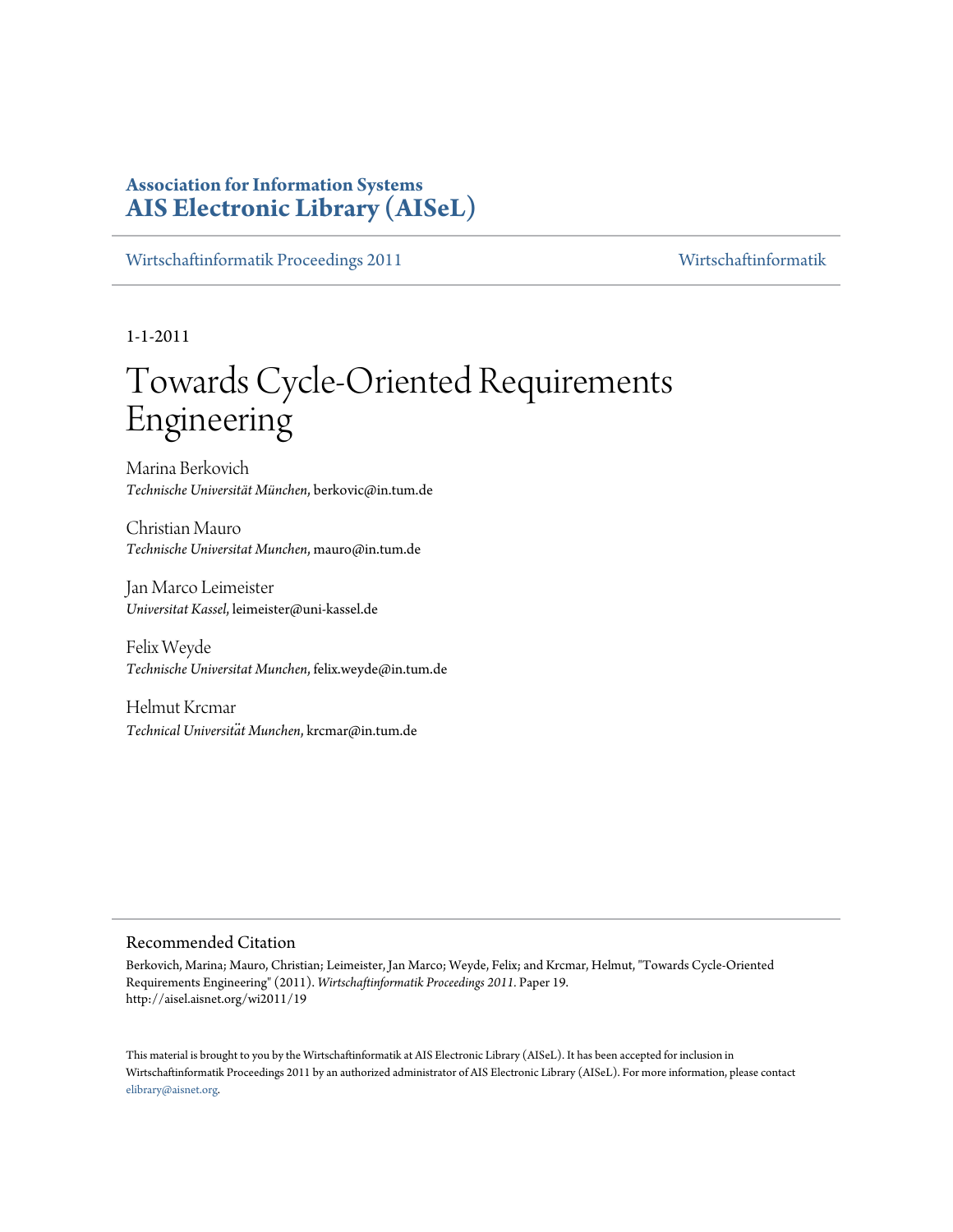# **Towards Cycle-Oriented Requirements Engineering**

Marina Berkovich Lehrstuhl für Wirtschaftsinformatik Technische Universität München Boltzmannstr.3 85748 Garching

berkovic@in.tum.de

Felix Weyde Lehrstuhl für Wirtschaftsinformatik Technische Universität München Boltzmannstr.3 85748 Garching

felix.weyde@in.tum.de

Christian Mauro Lehrstuhl für Wirtschaftsinformatik Technische Universität München Boltzmannstr.3 85748 Garching

mauro@in.tum.de

Helmut Krcmar Lehrstuhl für Wirtschaftsinformatik Technische Universität München Boltzmannstr.3 85748 Garching

krcmar@in.tum.de

#### **ABSTRACT**

Product Service Systems (PSS) – a combination of software, hardware and service elements – are an emerging trend on the market. Their development encounters different difficulties, amongst them the existence of dynamic cyclic interdependencies. These cycles make the challenging requirements engineering (RE) for PSS even more complicated. Up to now there is no integrated RE approach for PSS. An important step in developing such an approach is to understand the effects of cycles on RE. In this paper the cycles and their causes are analyzed by an industrial case study, a literature review, and by expert interviews. The contribution of this paper is twofold. First, a detailed explanation of cycles' causes emerging in the development and RE of PSS is given and the effects of the resulting cycles on RE are elaborated. Second, a list of requirements to RE for PSS is derived, which describes how the cycles can be managed adequately.

#### **Keywords**

requirements engineering, cyclic interdependencies, cycle, complex solutions, product service systems.

16<sup>th</sup> - 18<sup>th</sup> February 2011, Zurich, Switzerland

## **1. INTRODUCTION**

Differentiation from competitors is one of the most important aspects for the success of a company. Customers want a solution that solves their problems and provides advantages for them [2]. Thus, differentiation by physical technological products (tangible products) or services alone is not sufficient to assure the fulfillment of customers' and market's needs, nor is it adequate for long-term success [13, 37]. Therefore, companies offer "a combination of goods and services that are integrated and customized to meet the idiosyncratic requirements of a customer" [39]. That means companies offer complex solutions, referred to as PSS *–* product service systems – or hybrid products, consisting of integrated bundles of products and services [23, 38]. The product can be either hardware or software, or a combination of both. Especially software plays a major role in the realization of PSS, because it is essential for innovative multi-functional systems [25]. Accordingly, software has often the task to realize the integration of hardware and services. Integration of different domains as product, software and service engineering in the development process of PSS, different lifecycles of PSS' components, a high degree of technological integration, and a high level of customer integration characterize product service systems and influence their development, making it rather complex [10].

In the development of PSS requirements engineering *(RE)* plays a vital role. RE is one of the most important and also critical activities within a development process and is defined as "gathering, documenting and managing requirements" [3]. A successful RE is a precondition for the success of the development process [11]. Products need to be adapted to the customer requirements, while they are becoming more complex and innovative [28]. Changes of requirements in late phases of the development are up to 100 times more costly than during the initial development steps, during the RE phases [9]. Because of the challenges of PSS described above the RE for PSS is especially intricate and complex [5, 7]. Thus, the overall research question of our research is *how RE for PSS should look like*. Since the research alongside this research question is very 10<sup>th</sup> International Conference on Wirtschaftsinformatik, extensive, this paper will focus on one special topic. The topic is

Jan Marco Leimeister Fachgebiet Wirtschaftsinformatik Universität Kassel Nora-Platiel-Str. 4 34127 Kassel

leimeister@uni-kassel.de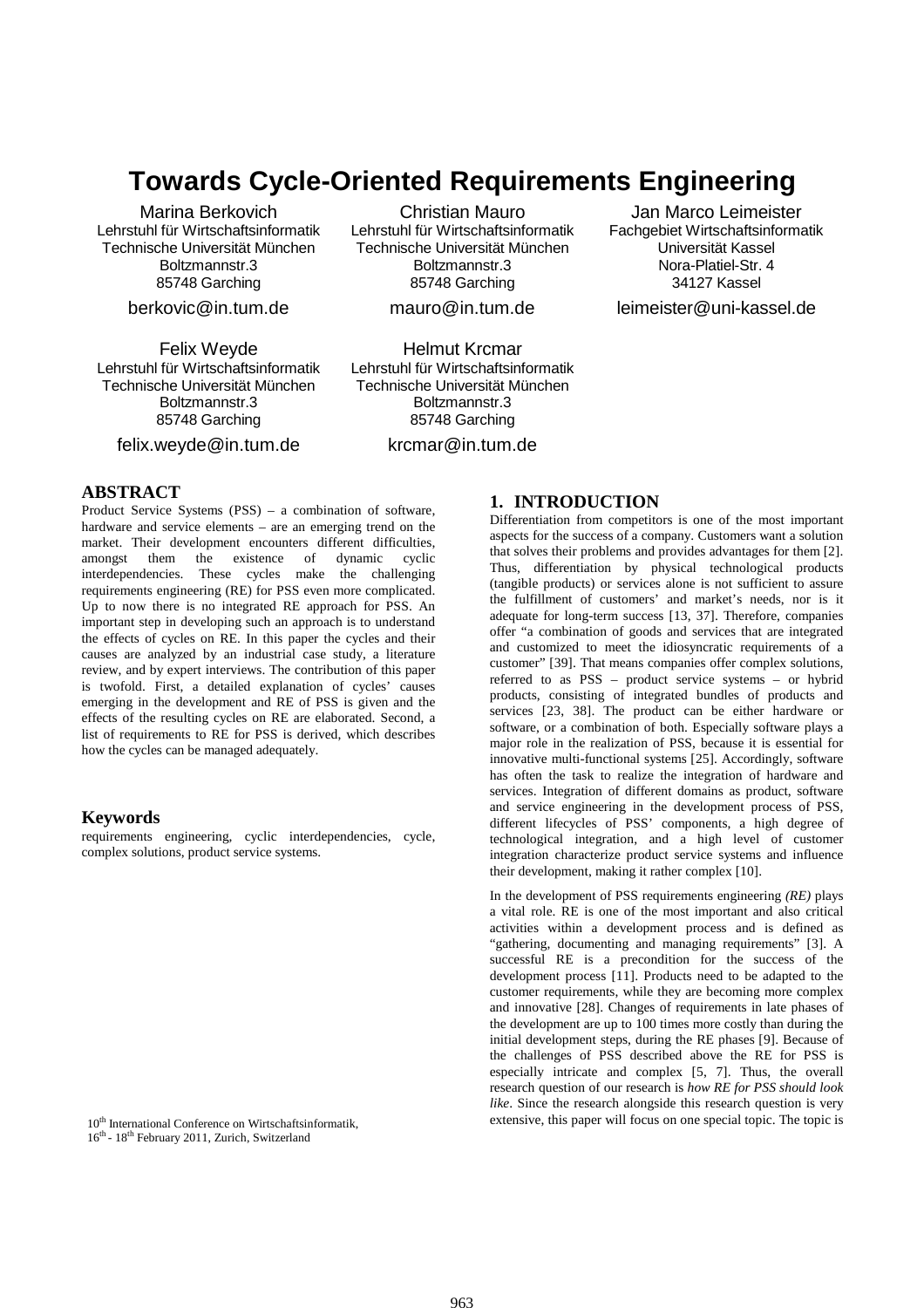the influence of cyclic interdependencies on the requirements engineering of PSS.

An important aspect in the development of products and services is cyclic interdependencies (further called *cycles*). They lead to iterations, bad coordination between the areas involved in the development process, permanent adaption and changes of PSS' components and of the activities in the development process [20, 21]. Thus, the cycles cause increasing development time and costs. The costs are increasing because the additional iterations in the development cause additional effort and resource spending. For example, it is even possible that the product, which has been already built, has to be modified several times if the customers' requirements have changed. These additional iterations cause time delays as well, which may have a negative impact on the customer satisfaction. Furthermore, supplemental consultation with the customer may be necessary and can cause additional efforts on customer-side.

Due to the complexity and interdisciplinarity of PSS, the cycles are especially challenging for PSS. One of the challenges is different lifecycles of the PSS' components. For example, the hardware may be replaced by a new one within a timeframe in which the provided services keep the same. Notwithstanding, the modification of the hardware can lead to changes of the services which have to be considered. Thus, such differences in lifecycles cause the need for coordination and iterative adjustments of the PSS between different domains.

Many cycles arising during the development of PSS have their roots in requirements engineering. Thus, the first step is to understand the cycles during the RE of PSS profoundly, which is the focus of this paper. For this purpose, the cycles' causes are identified and then examined. For each cycle's cause it is elaborated what cycle it is inducing in the RE. The cycles are inevitable in the RE, but they should be minimized and controlled as far as possible. Based on the insights into cycles'

causes and their effects on the RE, we derived a list of recommendations how the cycles in the RE for PSS can be managed adequately.

The research question for this paper is *how RE for PSS should look like in order to be able to deal with cycles.* The contribution of this paper is twofold: (1) a list of cycles and their causes emerging in the RE of PSS (2) a list of requirements for the RE for PSS in order to make it cycle-oriented.

To analyze the cycles, an industrial case study is presented. In this case study, the development process of a PSS in industry is analyzed. Furthermore, the analysis relies on an extensive literature review with the goal to find cycles that have already been described in research literature. We also conducted qualitative expert-interviews to capture current practices in RE in companies producing PSS, with special attention on emerging cycles and their management.

#### **2. RESEARCH METHODOLOGY**

Our research was conducted in two phases. The first phase can be seen as a pre-study for the second phase. Hence, the first phase is handled in brief in this paper, and more room is given to the second phase. In figure 1 an overview of the phases and the single steps within the phases is given.

#### **2.1 Phase 1**

In phase 1 the development process of PSS must be understood and the role of RE must be clarified. In **step 1a**, a literature review about PSS was conducted in order to understand their characteristics and their development process. A special focus was laid on the RE of PSS and its integration into the development process. The selection of the literature relied on high-quality journals and conferences of information systems ranked as A-Journals and A-Conferences by the WI-list [1]. All in all 88 publications were included in the review.



**Figure 1: Research Design**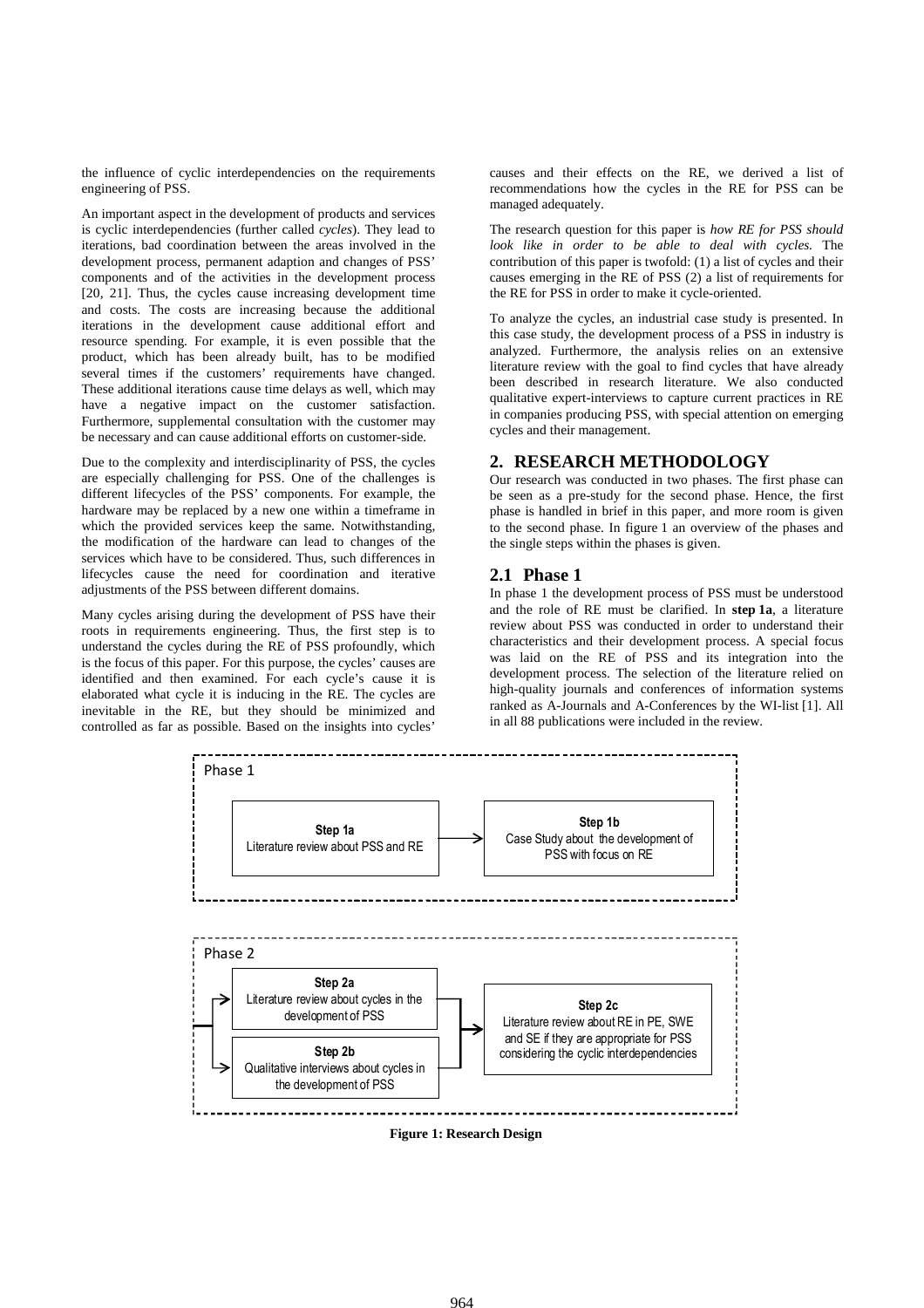Then, in **step 1b**, a case study about the development of PSS was conducted in order to understand their development in practice. The design of this phase is aligned according to Yin [42]. In this case study a large company of the chemical industry producing PSS was analyzed between July and November 2006 by interviewing employees of three departments. The result of phase 1 is a list of characteristics of PSS and of their development process. The insight that cyclical interdependencies are a challenge in the development and RE was made here.

#### **2.2 Phase 2**

Phase 2 relies on literature reviews and a series of expert interviews. They had a broader scope and were analyzed in multiple steps. The results of the first analysis did not take the cycles into account and have already been published. These precedent publications are summarized here in short:

- Within an empirical exploration of requirements engineering for hybrid products 15 expert interviews in industry were conducted and analyzed regarding the handling of RE for PSS in practice [7].
- A literature review had the goal to examine the current practices of RE in the three domains involved in the development of PSS. It summarized these practices and evaluated them based on defined criteria [5].
- A similar literature review as described in [5] was also conducted in the product development and published in Berkovich et al. [8]. The criteria for the evaluation of the practices were further elaborated and the techniques are described in more detail.

The second phase has the goal to identify the cycles' causes, to further analyze the role of cycles in the development process of the RE and to analyze especially the role of the RE in handling the cycles.

In **step 2a** a further literature review on cycles arising during the development of PSS (including also the RE) was conducted. The goal of the literature review was to identify cyclic interdependencies and their causes in the development, to understand how they were handled and which implications they had on the development and especially on RE. This literature review included (in addition to the literature on PSS) the top-10 textbooks on product, service and software engineering and design according to the sales ranking of amazon.com (accessed on 07.02.09), as well as publications according to the WIlist [1].

The results of **step 2b** present cycles' causes based on the qualitative expert interviews. These interviews were also used to categorize the cycles using expert opinion. A series of semistandardized expert interviews was conducted, with the goal to capture current practices in RE in companies producing PSS, with a special attention on the handling of cycles during the development. As described earlier, an analysis of a part of these interviews was already published in Berkovich et al. [7]. The study design is summarized here in brief. In the course of the study 15 experts in companies involved in the development of PSS were interviewed. Some companies were selected because there were contacts to them; others were selected according to

the list of Luenendonk [26]. The interviews were carried out between June and October 2008 and were guided according to the process steps of RE: requirements elicitation, analyses and negotiation, documentation and validation, change management and traceability [30, 41].

The result of **steps 2a and 2b** is a list of cycles' causes arising during the development process of PSS and having an impact on RE. During the interviews the cycles of the literature review were presented to the experts. Together with the newly found cycles the experts categorized the cycles according to their causes. The criterion for choosing the categories was that all cycles of one category should have the same impact on RE. The categories developed in each interview, were consolidated by the researchers.

In the **step 2c** we analyzed the existing approaches for RE in the product engineering, software engineering and service engineering about their handling of cycles with the goal to understand if they were appropriate for PSS and to state the requirements on a cycle-oriented RE for PSS. For our literature review we included the domains that are involved in the development of PSS.

As described earlier, the literature review presented in this paper relies on the same data as the reviews published in Berkovich et al. [5] and Berkovich et al. [8]. The research design is summarized here in short. The selection of textbooks relied partially on sales ranks on amazon.com; partly specialized books on RE known to us were also included. In product and service engineering RE is not seen as a special discipline. Thus, for these domains general textbooks on development methods were chosen. Additionally, conference papers and journal publications were selected according to the WI list [1] and a list of high-quality journals available at our institute. The result of this step is an analysis whether the cycles identified before are handled by the RE approaches adequately, if the methods for the handling of cycles used by these approaches are appropriate for PSS and which requirements must be fulfilled by a new RE approach for PSS to handle the cycles.

# **3. STEP 1A – LITERATURE REVIEW ABOUT PSS AND THE REQUIREMENTS ENGINEERING**

#### **3.1 Characteristics of PSS**

In contrast to classical PSS consisting of a physical product and a service part, we also regard a combination of software and service or of hardware, software and service as a PSS [4, 10, 24]. The increasing importance of PSS has been shown by several studies. For example Sturm and Bading [35] asked 1641 medium-sized companies about the importance of integrated bundles of products and services and concluded that 59.8% assessed them as very important for the success on the market. A main driver in the development towards PSS is the awareness that a customer does not have an interest in a product or service per se, but he wants his problems to be solved [23].

PSS consist of both material and immaterial components developed by different domains, leading to interdisciplinary work and to the need for technological integration [7, 23]. Interdisciplinary work means that different domains have to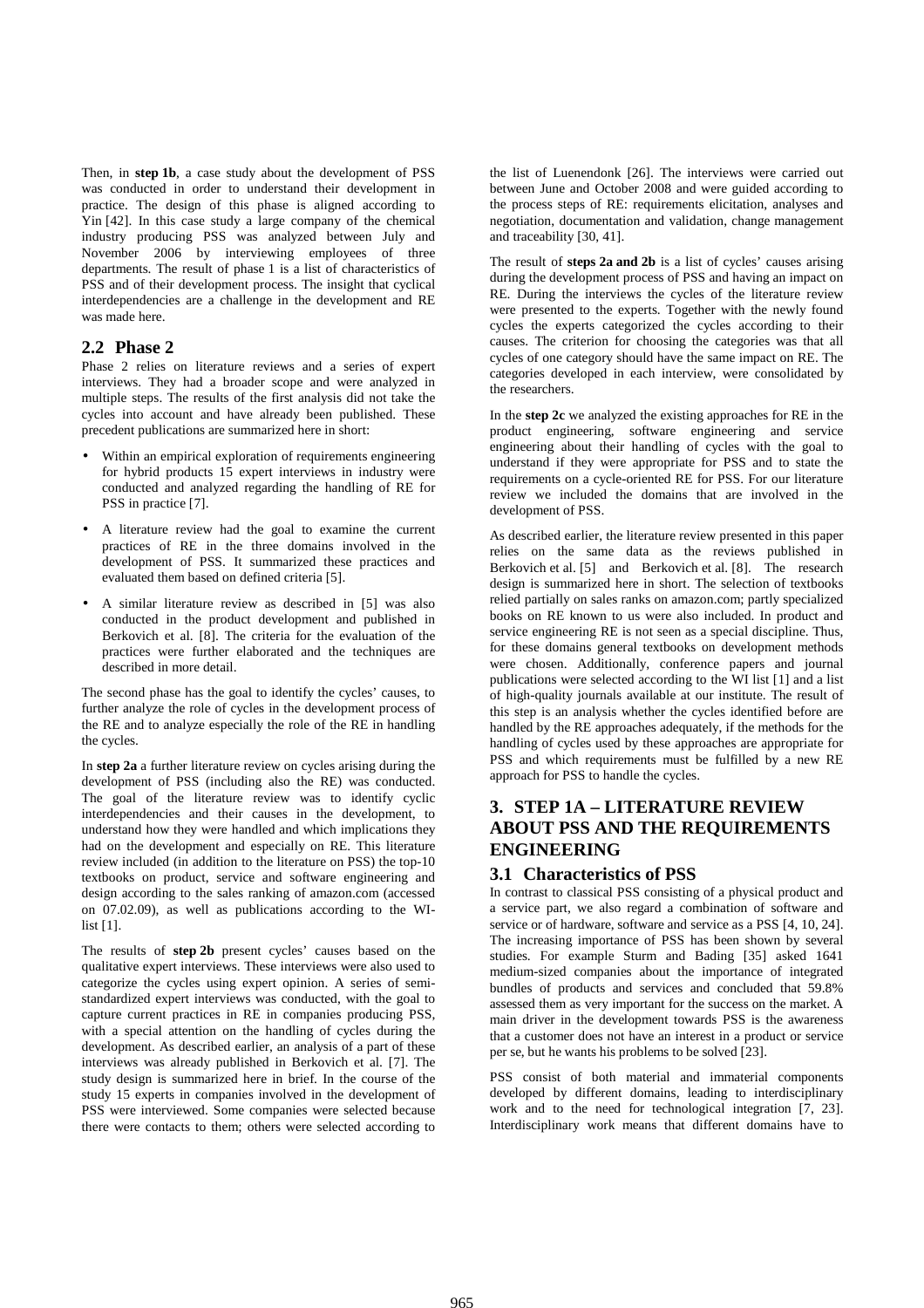cooperate in the development process in order to achieve a comprehensive understanding of the problem to be solved. The technological integration means that the different parts of PSS have to be integrated technically and organizationally, both between each other and into the value-creation process of the customer [10]. PSS are regarded highly individualized [29], and this individualization is especially important in fulfilling customer wishes.

### **3.2 Requirements Engineering in the context of PSS**

RE is generally understood as a cooperative, incremental and iterative process with the goal of identifying all requirements that are relevant for the system under development, creating a common understanding of the problem to be solved between all stakeholders, and then documenting these requirements in a form that can be used in later development steps [31].

Both in practice and in literature the RE approaches for PSS manage the requirements to a PSS as a whole and in integrated way just insufficiently. Also the domains involved in the development of PSS meet a challenge to gain a comprehensive understanding of the solution to be developed [5, 7]. However, it has been realized that an integrated RE approach would be especially important for PSS, because of their complexity and interdisciplinarity [33]. Berkovich et al. [6] identified the most important activities of RE for PSS (see Figure 2) based on the role of RE in the lifecycle of PSS and on the definition of RE in product engineering, software engineering and service engineering (e.g. [3, 12, 17, 40]): requirements elicitation, analysis and documentation, negotiation, validation, change management and tracing.

The requirements elicitation has the task of gathering all goals, wishes and requirements from the stakeholders. During the requirements analysis the initially elicited requirements are refined and concretized. In this step the initial requirements are "translated" into the language of the developers so that they can be used by the single domains. The requirements analysis includes also the search for conflicting requirements both between initial and concretized requirements and between concretized requirements belonging to the different domains. The purpose of requirements negotiation is to resolve conflicts regarding requirements between stakeholders. The requirements documentation has the task of documenting all requirements according to documentation standards [41]. The requirements



**Figure 2: RE Activities and Iterations for PSS according to Berkovich et al. [6]**

validation has the task of assuring that the requirements actually represent the vision of the stakeholders. The last two phases – change management and tracing – are done during the development process. The traceability refers to the ability to follow the life-cycle of a requirement and to assess the impact of changes of requirements.

# **4. STEP 1B – CYCLES FOUND IN AN INDUSTRIAL CASE STUDY**

In order to understand the development of PSS in practice we analyzed a company of the chemical industry. Further, we describe the parts of the case study that stay in relation to the cycles. The PSS of this company consisted of mainly two parts, according to which the company was organized: (1) Engineering division: construction of gas processing plants (2) Gas division: supplying gas to customers.

In greater detail, the first division develops both customerindividual facilities and standardized facilities based on serial production. The reason for offering standardized facilities is the cost-advantage. These facilities are cheaper, but may not fully meet customer requirements. The second division offers customers a supply of gas. Depending on the circumstances and requirements of the customer, a solution is provided that may consist of pipelines, transport of gas by trucks, or construction of plants at the customer's side. This second division orders the required engineering work from the first one. Additionally, services for already existing facilities are offered, like maintenance, installation, training and initial operation. The customers of the company simply acquire the service "gas supply" and are unconcerned about how the gas is brought to them. The contractor then constructs the necessary facilities and operates them.

In the development of the gas facilities, a concurrent development of hardware and software takes place. During this development process cycles can be observed. The engineering division is exclusively concerned with chemical processes and their implementation by hardware. All software development for control software is outsourced. The first step when starting a software development is to define the concretized requirements which can be realized by the domains. During the contracting phase a solution is iteratively developed. Due to the costpressure, the processes and also the software are adjusted during construction and operation of the facility (see Figure 3).

In this way, experiences can be transferred to the development. However, during the development some development steps have



**Figure 3: Cycle in the in the development of gas facilities caused by a concurrent development of hardware and software**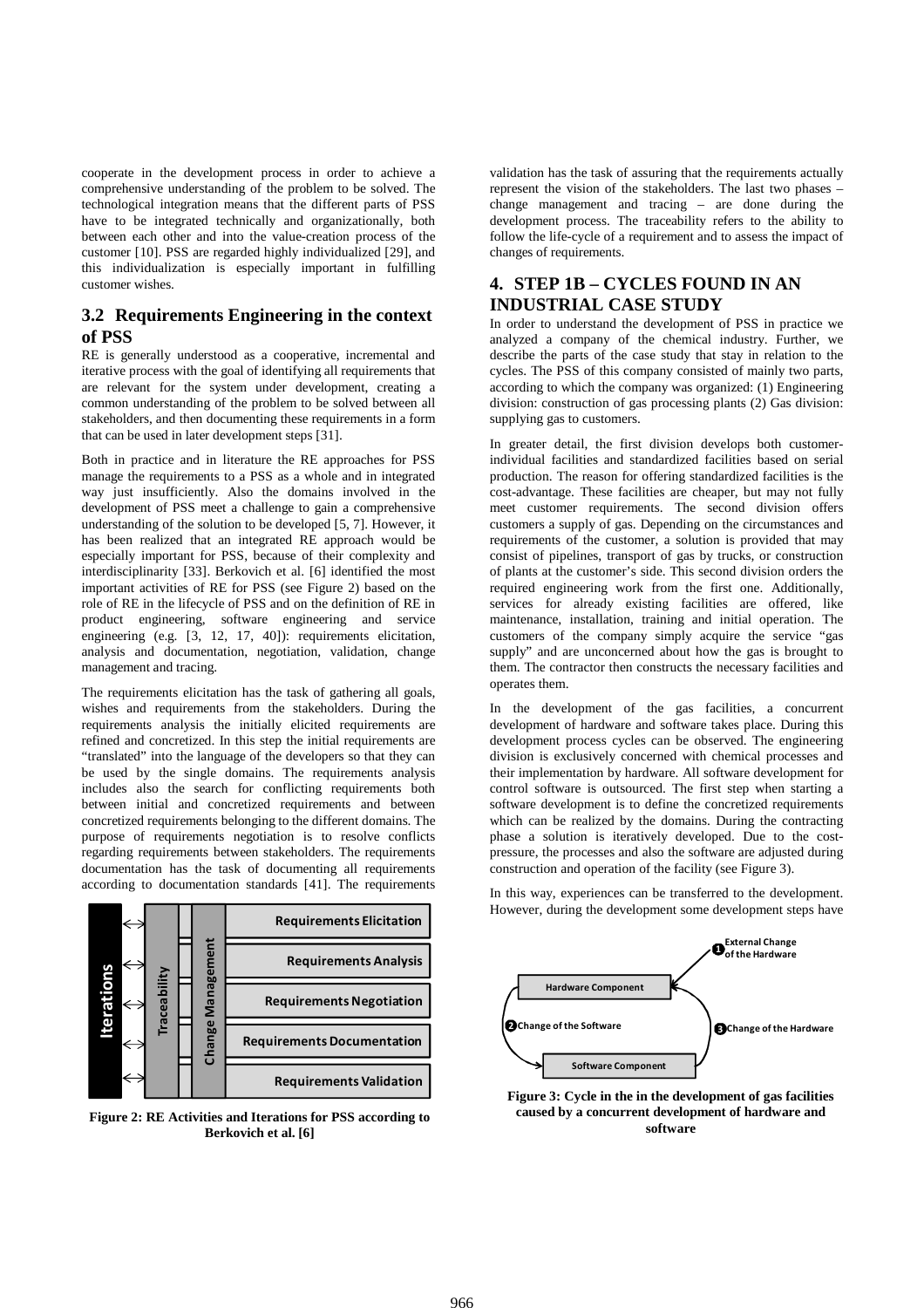

#### **Figure 4: Cycle in the development of gas facilities caused by misunderstandings between the RE and the development**

to be repeated because of changing requirements. Hence, the RE plays a major role in handling the cycles. For a most effective handling of cycles, the RE should be able to predict cycles and give the possibility to avoid them.

During the development also another type of cycle was observed. When the development is starting, the initial requirements are captured in a specification document. Then these requirements are concretized and a more precise specification is created. This detailed specification is given to the developers as the basis of their work. During the requirements validation of the concretized requirements as well as during the realization of requirements by the developers, variations and inconsistencies were found. They lead to a rework of the requirements specification, which created multiple cycles between initial stakeholders, requirements analysts, and developers (see Figure 4).

# **5. STEP 2A AND 2B – CYCLES' CAUSES INFLUENCING REQUIREMENTS ENGINEERING**

In this section the results of the expert interviews and literature reviews are described. In our description of the cycles, we describe causes for cycles and group them in categories of similar causes (see Table 1). For each group, it is described which RE activities are iteratively repeated and form a cycle consequently, if the cycle's cause emerges.

**Cycles in Literature** –The cyclic dependencies within and outside of the development process are a challenge for companies to overcome. According to Langer et al. [21], a cycle is characterized by "a repeated succession of similar occurrences and of results initiated by them, such as sub-processes, artifacts, developments, etc., and the succession of different occurrences within one sequence, e.g., the innovation process". The development of PSS marked as very complex is affected by dynamic cyclic behaviors [21].

**Comprehensive List of Cycles Causes** – This section categorizes all causes of cycles based on the literature review and interviews into seven major categories. Each category describes the causes for the cycle, gives an example, and explains the implications for the requirements engineering.

*Category 1: Availability and maturity of technologies:* This category contains the causes for cycles that have to do with the availability of new technologies. They were identified in the literature review, for example, Dodgson et al. [14]. If a new technology emerges on the market, it is possible to use it to realize components such as hardware, software or service of the PSS.

An example of such a cycle is the introduction of VoIP, which offers the possibility of restructuring the communication infrastructure (hardware and software) of solutions under development (http://www.msnbc.msn.com/id/6354872/ accessed on 27.04.09). If a component or a part of it is realized by new technology, the concretized requirements can change. These changes can have an impact on the customer requirements of the overall product and on other concretized requirements, and thus have to be analyzed. It must also be checked whether the new technology realizes all requirements that were realized by the old one. Further, new conflicts due to changed concretized requirements may emerge and need to be considered.

If, for example, a new technology is available and should be

| Nr. | <b>Category of Cycles' Cause</b>            | <b>Causes of Cycles</b>                                                                                                                                                                         |  |
|-----|---------------------------------------------|-------------------------------------------------------------------------------------------------------------------------------------------------------------------------------------------------|--|
|     | Availability and maturity of technologies   | new software technology / product technology / service<br>٠<br>technology emerges on the markets                                                                                                |  |
|     | Competitive trends                          | product is no longer required by the customer<br>$\bullet$<br>rivalry product is more attractive for the customer<br>$\bullet$<br>service is no longer required<br>new market trend is observed |  |
| 3   | Different lifecycles of hardware / software | hardware / software is out-dated<br>٠                                                                                                                                                           |  |
| 4   | Change of customer-requirements             | change of customer-requirements<br>$\bullet$                                                                                                                                                    |  |
| 5   | Financial cycles on the capital market      | product has to be released immediately to the customer<br>price of the product has to be reduced                                                                                                |  |
| 6   | Development cycles                          | hardware / software / service cannot be realized<br>integration of domains' results failed due to derivations<br>internal stakeholders change the requirements                                  |  |
|     | Legislative cycles                          | laws / standards change                                                                                                                                                                         |  |

**Table 1. Categories of Cycles' Causes**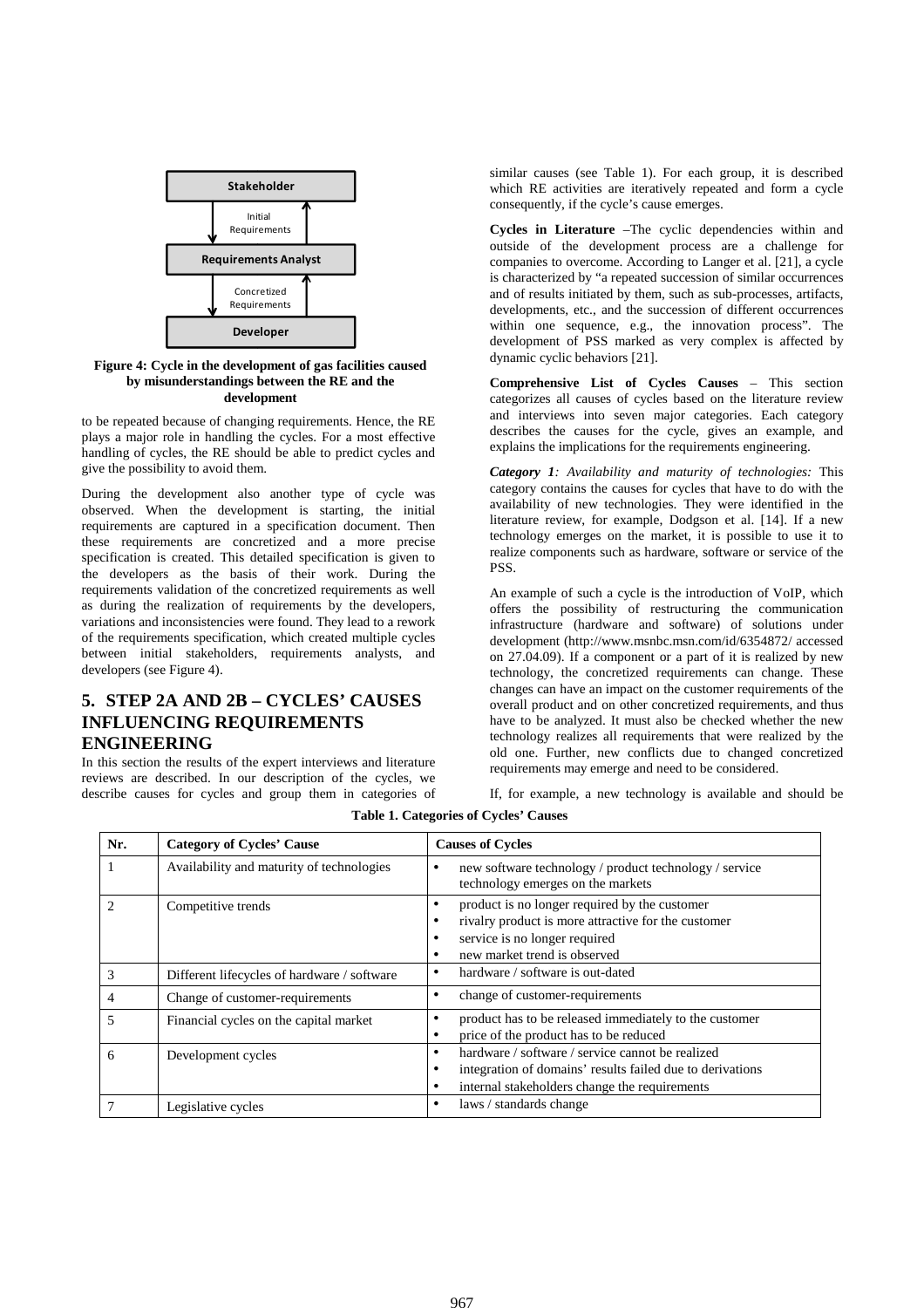

**Figure 5: Cycle in the RE caused by "***Availability and maturity of technologies"*

used in the PSS, then the following steps are executed within the RE. Therefore, it is necessary, to check if the requirements emerging from the new technology are conform to the old requirements. First, the requirements emerging from the new technology are collected. Then, they are analyzed for conflicts with the existing requirements. If conflicts are present, they have to be solved by discussion between all stakeholders. Furthermore, the usual activities of RE are executed, such as documentation, and validation. Figure 5 shows this cycle in the RE exemplarily.

*Category 2: Competitive trends:* The causes for this category of cycles were found in the interviews and the literature review, for example, Fuchs and Apfelthaler [15], Spath et al. [34] and Hauschildt and Salomo [16]. These cycles have to do with product management and market trends.

If a PSS or a service is no longer needed by the customer, it means that the customer-requirements have changed.

Given that the customer is interested in the overall product, the new customer-requirements have to be elicited and the RE process has to be repeated, but still reusing the old requirements as much as possible.

If new market trends are observed, the customer needs to be consulted as to whether he wants to integrate them into the PSS. Integrating them would mean adding new customer requirements and refining them to corresponding concretized requirements.

If a rivalry product seems more attractive for the customer since it has better characteristics than the considered PSS, the rivalry product has to be analyzed (for example Benchmarking techniques [40]) and new requirements need to be derived. Particularly quality requirements and attractiveness requirements can have an influence of the competitive advantage [27].

*Category 3: Different lifecycles of hardware and software:* These causes of cycles were found in the literature review, for example, Pahl et al. [27], Lavagno and Passerone [22]. The components of PSS have different life-cycles [5], and thus if one component of a PSS (hardware, software and service) is out-ofdate, it has to be replaced. Thereby, new detailed requirements



**Figure 6: Cycle in the RE caused by "***Change of customer-requirements***"** 

can emerge within the development, which have an effect on customer requirements.

In general, if it is discovered that a hardware or software component is out-dated, all requirements affected by those components have to be determined. This can be done by using classical traceability techniques. Then, it has to be analyzed whether these requirements change when the old technology is replaced, and the potential effects on other requirements have to be analyzed. All this information is collected and given to the developers in order to give them the possibility to decide which next steps have to be taken.

An example for such cycles is ATMs, where the card-reading hardware had to be replaced due to new standards for credit cards (http://www.stern.de/wirtschaft/geld/87195.html accessed on 20.04.09). Also, the software had to be modified, which was not easily possible because the operating system was no longer supported by the supplier.

*Category 4: Change of customer-requirements:* The customerrequirements can change during development and use of a product [19, 31]. In such cases it is important to clarify the impacts on concretized requirements, on the already developed system, and on the environment. The change of one customerrequirement can also have an impact on other customerrequirements.

This cycle can occur during development time as well as during the use of the PSS. If the customer requirements change, the elicitation of requirements has to be done, in order to elicit all changes requirements. Then, they are analyzed and checked for contradictions to existing requirements. In the requirements negotiation, the contradictions have to be resolved. Then, the new requirements are documented and validated. As we can see, all phases of the requirements engineering are repeated in this cycle. It is shown exemplarily in Figure 6.

*Category 5: Financial cycles on the capital market:* These cycles were identified in the literature review, for example, Fuchs and Apfelthaler [15]. The cycles in this category can have the consequence that the product must be immediately released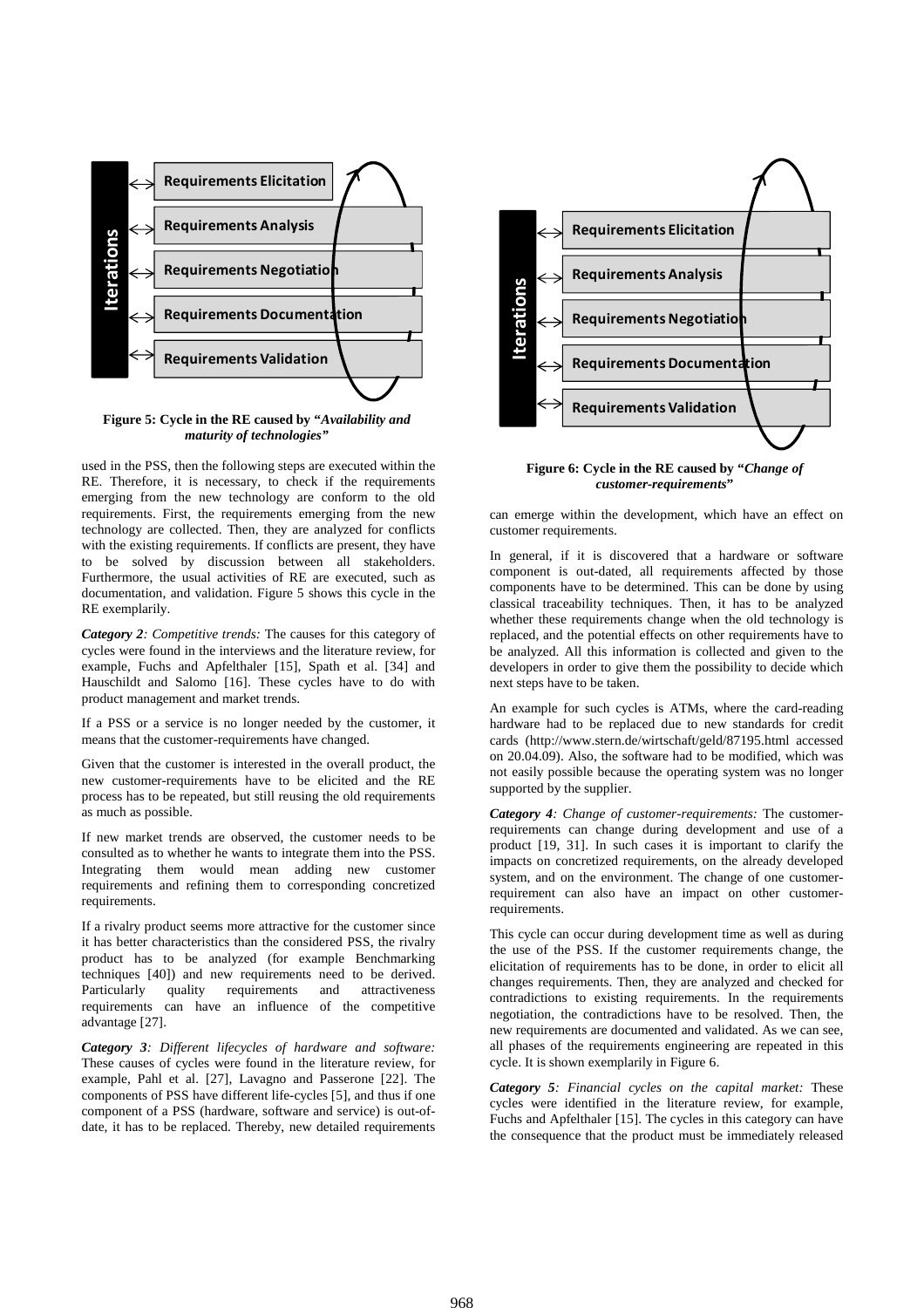to the customer or that the price of the product has to be reduced. In both cases it is necessary to decide which functionality of the product can be abandoned to achieve the necessary savings or the necessary delivery-time, for example the imitations of the iPod. After the release of the iPod, several competitors forced their products under development to move to an immediate market release.

In the case that the price of a product has to be reduced, the RE has to reprioritize all requirements. In order to do so, the requirements analysis has to be redone, because when prioritizing the requirements, the interdependencies between them have to be regarded. The reprioritization of the requirements and the omitting of low prioritized ones necessitate the repetition of the requirements negotiation and validation.

*Category 6: Development cycles:* These cycles were identified by the interviews. These cycles occur when it is impossible to realize a component (hardware, software, service) of the PSS.

If a component cannot be realized, it has to be decided whether the affected customer-requirement can be changed or whether the functionality can be realized by another component.

If the integration of the partial solutions experiences major problems, the implications for the customer-requirements have to be determined, and the requirements possibly have to be changed.

The change of requirements by internal stakeholders can also cause cycles. It has to be analyzed whether the customerrequirements are affected by these changes and whether coordination with the customer is necessary.

*Category 7: Legislative cycles:* These cycles emerge when a law or standard that is relevant for the PSS changes. These changes are typically known in advance and it can be planned for them. If such a change emerges, first all new requirements have to be elicited. Then, the new requirements are incorporated into the existing specification. That makes it necessary to newly execute the requirements analysis; in order to check which requirements are affected and to find and resolve newly originated conflicts. Then, the requirements negotiation and validation have to be repeated. As a last step, the effects of the changes of the requirements on the already build parts of the PSS have to be analyzed.

An example of such a cycle is the change of the laws regarding the system for managing the unemployment payments in Germany. After a major amendment of the law, the system had to be changed by 2005-01-01 (http://www.mid.de/ fileadmin/documents/pdf/Anwenderberichte/Sonderdruck\_eGov \_0307\_MID.pdf accessed on 18.04.09).

# **6. STEP 2C – CYCLE-ORIENTED REQUIREMENTS ENGINEERING**

The cycles described in the previous section have an impact on the RE of PSS. In order to effectively handle these cycles, the RE has to support certain activities and exhibit certain characteristics. The objective of this section is to analyze which characteristics and activities are needed and to assess whether existent RE approaches are capable of implementing them.

**Results of the Literature Review** – RE is widely accepted in product engineering and is integrated in the engineering processes. The handling of requirements is, however, often limited to the first phases of the development [7]. The requirements are mostly documented in lists, and changes are then documented within those lists. In software engineering, RE is applied throughout the development process [31]. In contrast to product engineering, the management of requirements during the development is more advanced: changes are documented more carefully and methods for carrying out impact analyses of changes are available. Because service engineering is still a relatively young discipline, there is a general lack of systematic approaches [18]. Some process models of service engineering mention RE but without offering techniques.

#### **Requirements for a Requirements Engineering Approach**

As described in the research design, requirements to the RE of PSS – without cycles perspective – can be found in [7]. Based on the same data basis as in [7], we developed additional requirements to the RE of PSS, in order to make it cycleoriented.

The main requirements to RE for PSS without cycle-orientation are summarized here: The first aspect is that a coordinated RE process for all components of PSS has to be established. The requirements for the different domains cannot be elicited, analyzed, etc., separately. Second, because of involving different domains in the development process, the interdisciplinary work needs to be improved. Third, the customer-integration is essential for successful RE and needs to be improved.

The requirements to the RE process that were derived from the needs of handling the cycles are described in detail here. Table 2 gives an overview of the requirements and the cycles that they were derived from. Each requirement is described here in detail:

*Requirement 1: Examination of the influence of a cycle on the RE:* If cycles arise, it is necessary to provide a method for determining whether the cycle has an influence on the RE. Scenario techniques [32], which are used to model interactions, are suited for this purpose. By modeling the interaction of the cycle and the development process, the influence can be detected.

*Requirement 2: Iterative RE:* All identified categories of cycles, except category 5, cause the requirements' changes. A proven concept of handling changes of requirements is an iterative approach. If a requirement is changed, the entire RE process or some activities of it can be repeated [34].

*Requirement 3: Tracing from customer- to concretized requirements:* The cycles of categories 1, 3, 5, 6, and 7 cause at first the change of concretized requirements, while cycles 2, 4 and 7 cause at first the change of customer-requirements and then of concretized requirements. It is necessary to analyze the impact on concretized requirements if customer requirements are changed, and vice versa. A possibility for tracking such interdependencies is the implementation of traceability. In software engineering, Sommerville and Sawyer [32] introduce traceability to enable tracing of requirements. Traceability matrices are a further means for implementing traceability [19]. For PSS, it must be considered that the concretized requirements concern different domains [7]. The concretized requirements of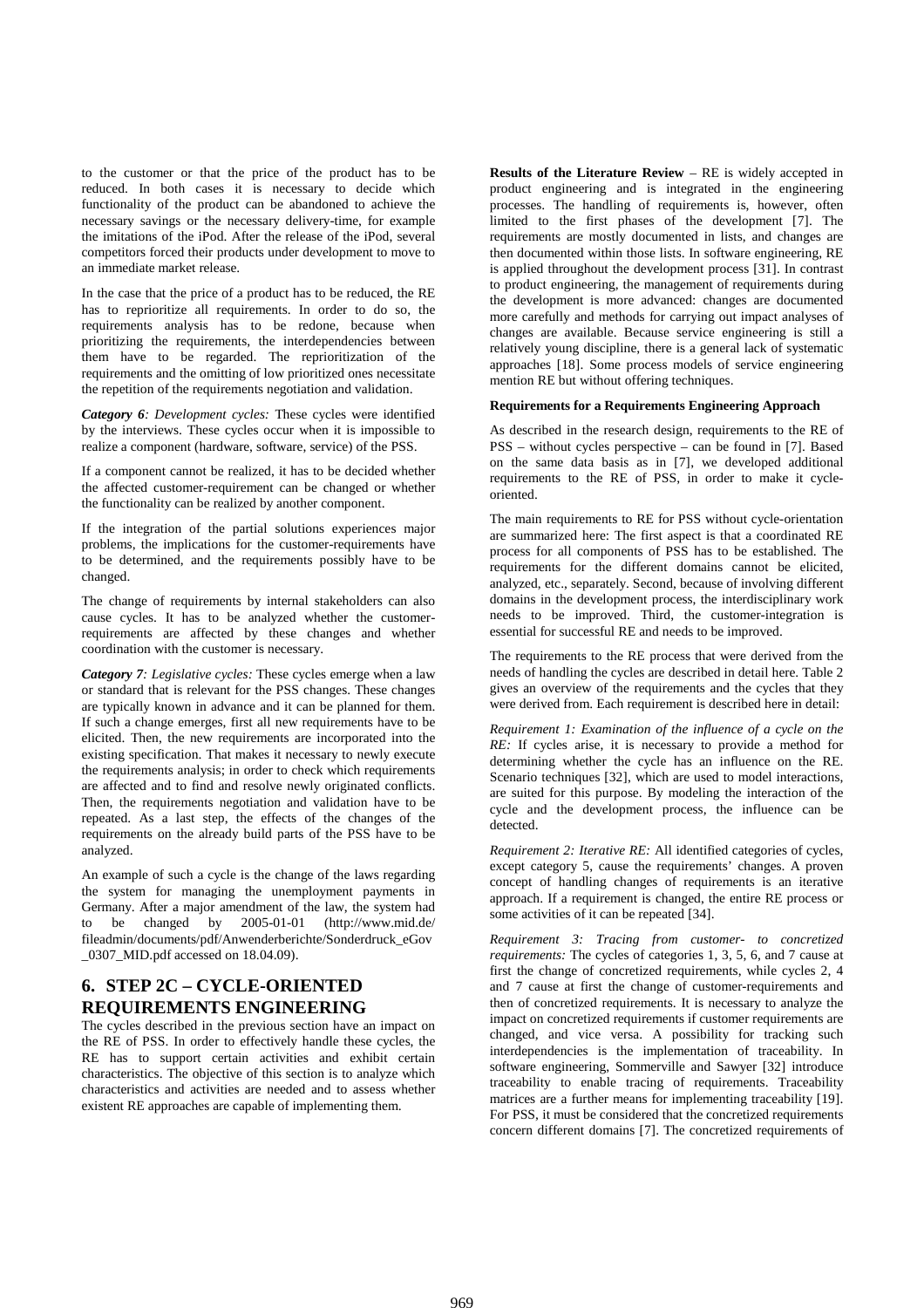| Nr.                | <b>Requirements for RE</b>                                           | <b>Cause for this requirement</b>                                        | <b>Cycles involved</b>   |
|--------------------|----------------------------------------------------------------------|--------------------------------------------------------------------------|--------------------------|
|                    | Examination of the influence of a cycle on the<br>RE                 | Cycles exist in the development process                                  | all                      |
| $\mathfrak{D}_{1}$ | <b>Iterative RE</b>                                                  | Requirements can change during the<br>development process due to reasons | 1, 2, 3, 4, 6, 7         |
| 3                  | Tracing from customer- to concretized<br>requirements and vice versa | Customer requirements can change<br>Concretized requirements can change  | 1, 3, 5, 6, 7<br>2, 4, 7 |
| 4                  | Interdependencies between concretized<br>requirements                | On changes, interdependent requirements can<br>also change.              | 1, 2, 3, 4, 6, 7         |
| 5                  | Identifying requirement conflicts                                    | On changes, new conflicts may emerge.                                    | 1, 2, 3, 4, 6, 7         |
| 6                  | Reuse of requirements                                                | After changes, already documented requirement<br>can be reused.          | 1, 2, 3, 4, 6, 7         |
|                    | Defining a validity period of requirements                           | Previously known changes must be regarded                                | 7                        |
| 8                  | Prioritization of requirements                                       | Selection of important requirements.                                     | 2, 5                     |

**Table 2. Requirements for RE to be cycle-oriented** 

each domain are documented using different notations and are not easily understandable by different people.

*Requirement 4: Interdependencies between concretized requirements:* If a concretized requirement is changed, further changes of concretized requirements can be triggered. It is important to redo the requirements analysis for the affected requirements, which can be determined by means of traceability. In the case of PSS, these traceability and analysis methods have to support the distribution of the concretized requirements over the domains. Because the requirements in these domains are documented differently, special methods have to be developed. For example, there is no formal way of defining requirements to services [7, 18]. Thus, a method has to be developed for establishing the traces between concretized requirements of different domains. If customer requirements are changed, an analog process and corresponding methods have to be provided.

*Requirement 5: Identifying requirement conflicts:* When concretized requirements are changed, new conflicts between changed and unchanged requirements can emerge, which are very important to analyze and resolve. Requirements 4 and 5 support the identification of conflicts by providing traceability between requirements; however, the main problem is the identification of conflicts. A common method is to formalize requirements by modeling them, e.g., modeling with use cases [19, 36]. Such mechanisms for identifying conflicts have to be adapted for the three involved domains, and the identification of conflicts between the two different domains must be possible. The identification and resolution of conflicts between customerrequirements can be done analog. Conflicts between customer requirements have to be resolved by established methods, e.g., workshops [3].

*Requirement 6: Reuse of requirements:* When the customerrequirements and the concretized requirements change (see requirement 2) it is necessary to reuse already defined requirements. By reusing requirements, time and costs can be saved [32]. The reuse can be supported by documenting interdependencies between requirements and by traceability.

*Requirement 7: Defining a validity period of requirements:* The legislative cycles (category 7) lead to previously known changes in the system on a previously known date. Hence, it is possible to take into consideration these changes during the development by specifying not only how each requirement has to be defined, but also in which period of time it is valid.

*Requirement 8*: *Prioritization of requirements:* Cycles of categories 2 and 5 lead to a reduction of the offered solution. Therefore, it is important to define priorities for requirements which specify how important a certain requirement is for the customer [28]. Based on these priorities, a decision on the reduction of the functionality can be taken. In the development of PSS it is important to find a prioritization which takes into account the different domains. Thus, the initial prioritization of the customer-requirements has to be transferred to the concretized requirements.

# **7. CONCLUSIONS AND THE OUTLOOK FOR FUTURE RESEARCH**

In this paper a variety of research steps have been presented that were performed in order to understand the role of cycles in the RE of PSS and to derive requirements for the RE. A cycle in the development process covers a sequence of events and the results like sub processes, artifacts, etc. Such cycles complicate the planning of development processes and are problematic in conjunction with high time- and cost-pressure.

A main contribution of this paper is a comprehensive list of causes of cycles derived by literature reviews and expert interviews in industry. This way, the causes for the cycles and the implications of them on the RE were identified. The list of cycles comprises seven categories of different types of cycles and explains the causes of the cycles. It is interesting to see that the cycles' causes appear on different stages of the development and have both company-internal and external causes.

Although cycles appear also in classic requirements engineering processes of the single domains, in the context of PSS, they have even graver implications. Therefore, a special handling of the cycles in the RE of PSS is necessary. It was especially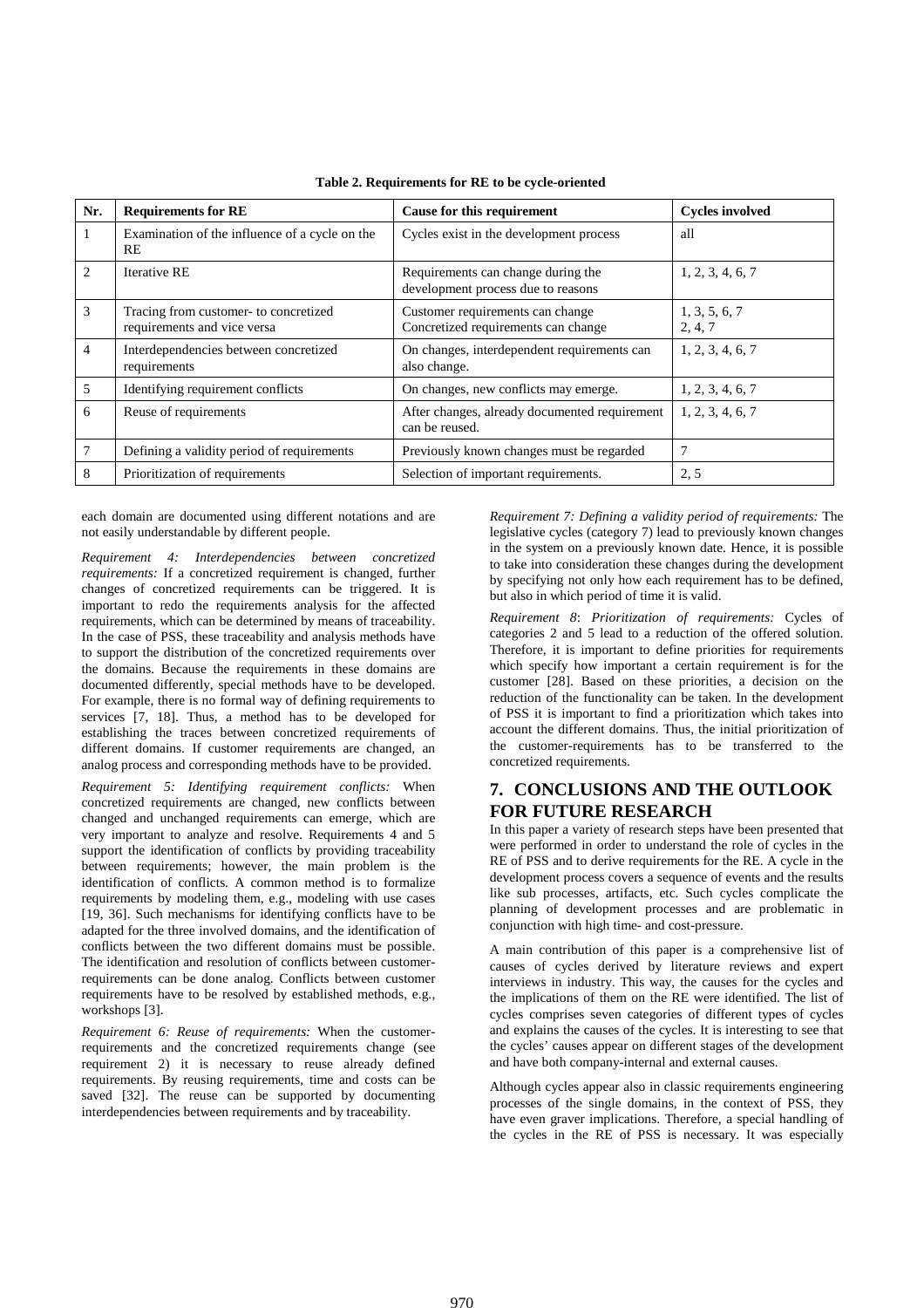surprising for us that most of the identified cycles have a direct effect on the requirements for the PSS. Thus, for the effective management of these cycles, the prerequisites need to be laid in RE.

The second part of the study addresses what a requirements engineering needs to provide in order to enable an effective handling of cycles. Eight requirements to a requirements engineering for PSS were derived and are described in detail. Because the cycles emerge during the development, a great challenge is to deal with changing requirements during the development process. This finding is reflected in the requirements to the RE which are largely concerned with impact analyses of changing requirements and traceability issues. The list of requirements to the RE does only comprise specific requirements staying in relation with cycles and PSS. To achieve this, all initially identified issues were compared to known RE approaches in the three domains relevant to PSS. By this means only unsolved issues have been recorded in the list of requirements. Surprisingly, these issues – such as traceability and change management – are already known to requirements engineering research, but not addresses adequately. To achieve a cycle-oriented RE it is therefore necessary to improve these topics of RE.

In our future research the results of this paper will be used to develop a cycle-oriented requirements engineering for PSS. First, the requirements to the RE approach will be incorporated into a process model for RE that describes the activities of RE. The process model has to regard the requirements presented in this paper in order to be cycle-oriented. By the execution of the activities of RE, a specification is created or an existing specification is modified and adapted. Because of the cycles, it is challenging to maintain a specification consistent and avoid that its complexity is growing over time. Therefore, a structure for the specification will be developed that addresses these problems.

#### **8. ACKNOWLEDGEMENT**

We thank the German Research Foundation (Deutsche Forschungsgemeinschaft – DFG) for funding this project as part of the collaborative research center "Sonderforschungsbereich 768 – Managing cycles in innovation processes – Integrated development of product-service-systems based on technical products.

#### **9. REFERENCES**

- [1] 2008. WI-Orientierungslisten *Wirtschaftsinformatik*.
- [2] Abramovici, M. and Schulte, S. 2007. Optimising customer satisfaction by integrating the customer's voice into product development. In *Proceedings of the International Conference on Engineering Design, ICED'07* (Paris, France, 2007).
- [3] Aurum, A. and Wohlin, C. 2005. *Engineering and Managing Software Requirements.* Springer, Berlin.
- [4] Becker, J. and Krcmar, H. 2008. Integration von Produktion und Dienstleistung – Hybride Wertschöpfung. *Wirtschaftsinformatik 50*, 3 (2008).
- [5] Berkovich, M., Esch, S., Leimeister, J.M. and Krcmar, H., Requirements engineering for hybrid products as bundles of hardware, software and service elements – a literature review. In *Proceedings of the 9. Internationale Tagung Wirtschaftsinformatik, WI 2009* (Wien, Österreich, 2009).
- [6] Berkovich, M., Leimeister, J.M. and Krcmar, H., Ein Bezugsrahmen für Requirements Engineering hybrider Produkte. In *Proceedings of the Multikonferenz Wirtschaftsinformatik, MKWI 2010* (Göttingen, 2010).
- [7] Berkovich, M., Leimeister, J.M. and Krcmar, H., An empirical exploration of requirements engineering for hybrid products. In *Proceedings of the XVIIth European Conference on Information Systems, ECIS 2009* (Verona, Italy, 2009).
- [8] Berkovich, M., Leimeister, J.M. and Krcmar, H., Suitability of Product Development Methods for Hybrid Products as Bundles of Classic Products, Software and Serivce Elements. In *Proceedings of the ASME 2009 International Design Engineering Technical Conferences & Computers and Information in Engineering Conference IDETC/CIE*, (San Diego, 2009).
- [9] Boehm, B. and Basili, V.R. 2001. Top 10 list [software development]. *Computer 34,* 1 (2001), 135 - 137.
- [10] Böhmann, T. and Krcmar, H. 2007. Hybride Produkte: Merkmale und Herausforderungen. In *Wertschöpfungsprozesse bei Dienstleistungen: Forum Dienstleistungsmanagement*. Gabler, 240-255.
- [11] Browne, G.J. and Rogich, M.B. 2001. An empirical investigation of user requirements elicitation: Comparing the effectiveness of prompting techniques. *Journal of Management Information Systems 17,* 4 (2001), 223-249.
- [12] Byrd, T.A., Cossick, K.L. and Zmud, R.W. 1992. A synthesis of research on requirements analysis and knowledge acquisition techniques. *MIS Quarterly 16,* 1 (1992), 117-138.
- [13] Davies, A. 2004. Moving base into high-value integrated solutions: a value stream approach. *Industrial & Corporate Change 13,* 5 (2004), 727-756.
- [14] Dodgson, M., Gann, D. and Salter, A. 2008. *The Management of Technological Innovation: Strategy and Practice: The Strategy and Practice*. Oxford University Press.
- [15] Fuchs, M. and Apfelthaler, G. 2008. *Management internationaler Geschäftstätigkeit* Springer, Wien, 2008.
- [16] Hauschildt, J. and Salomo, S. 2007. *Innovationsmanagement*. Vahlen.
- [17] Hefley, B. and Murphy, W. 2008. *Service Science, Management and Engineering: Education for the 21st Century*. Springer, Berlin.
- [18] Husen, C.v. 2007. *Anforderungsanalyse für produktbegleitende Dienstleistungen.* Fakultät Maschinenbau, Universität Stuttgart.
- [19] Lamsweerde, A.v. 2009. *Requirements Engineering: From System Goals to UML Models to Software Specifications*. Wiley & Sons.